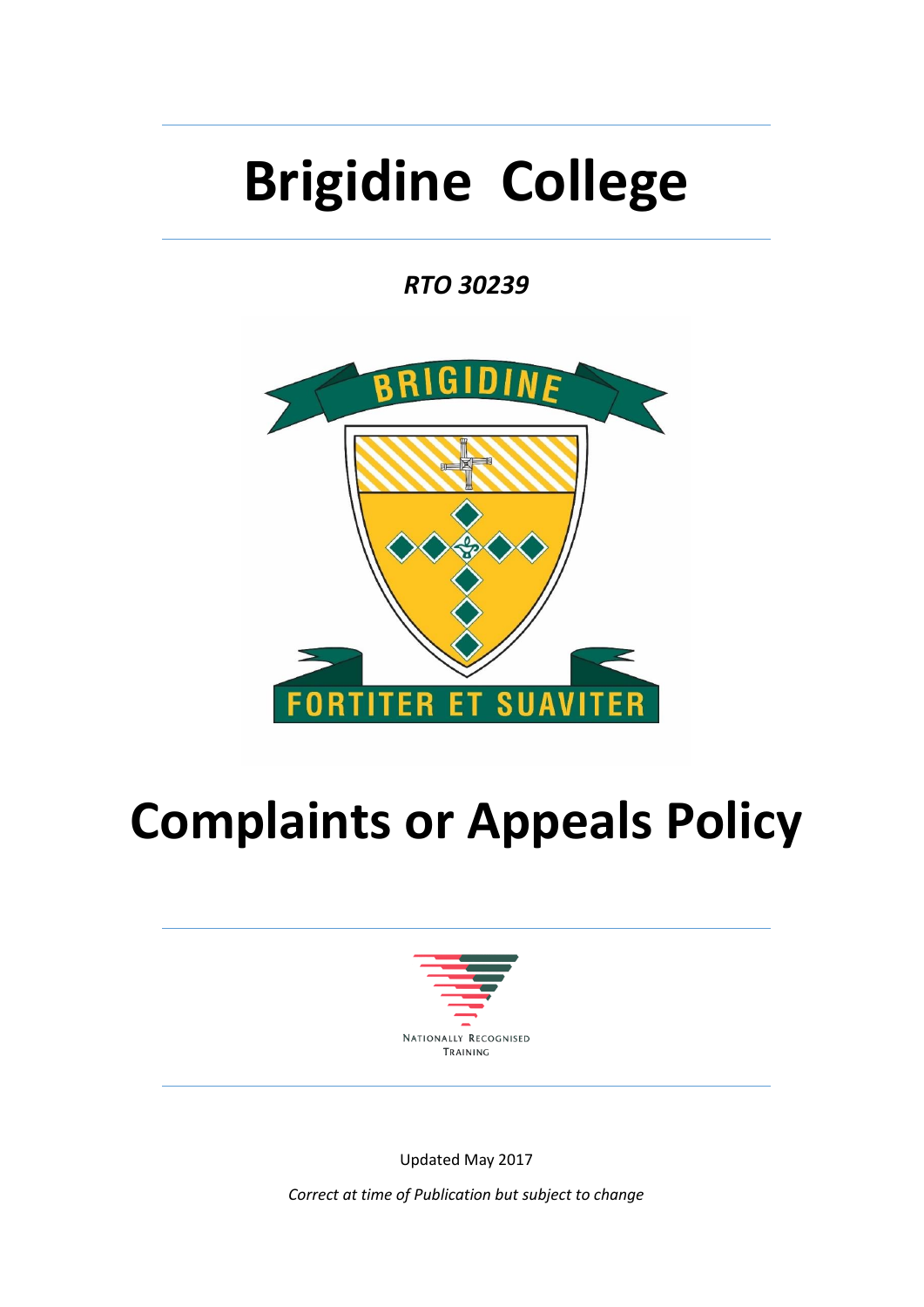#### **Standard Six**

*Complaints and appeals are recorded, acknowledged and dealt with fairly, efficiently and effectively.*

#### **Policy statement**

Brigidine College will ensure that the principles of natural justice and procedural fairness are adopted at every stage of the Complaints and Appeals process.

The Principal (as CEO) of the school RTO, is ultimately responsible for ensuring that the school RTO complies with the VET Quality Framework (VQF). This includes the complaints and appeals policy and procedure which is specific to its RTO operations. The procedure for this is outlined as follows.

*A Complaint, Allegation or Appeal (informal or formal) can be made to the school RTO regarding the conduct of:* 

- the school RTO, its trainers, assessors or other school RTO staff
- students of the RTO
- any third parties providing services on behalf of the school RTO (if relevant).

A "Complaints or Appeals Record Form' Template is available for students in the VET Student Handbook Appendix on Brignet and the external website.

**Informal** - Allegations, Complaints or Appeals may be made to *any* member of staff but will generally, in the first instance, be made to the *VET Trainer*. Where possible, these allegations, complaints and appeals will be resolved immediately. If this is not possible, the complaint must be put in writing *(see notes following).*

The **Informal** Complaint, Allegation or Appeal must also be documented along with its cause, any actions taken and decision/s made. This will be overseen by the Deputy Principal Curriculum and added to the secure "Complaints and Appeals Register".

All **Formal** written allegations, complaints or appeals will be addressed to the Principal. There is a "Complaints or Appeals Record Form' template available for students to utilise. The school RTO will ensure that, within 60 calendar days of receiving such notification, it will be heard and decided on. If the school RTO considers more than 60 calendar days are required to process and finalise the complaint or appeal, the complainant or appellant will be informed of the reasons in writing and will be regularly updated on the progress of the matter. If the processes fail to resolve the complaint, allegation or appeal, a review by an independent party will be provided.

The designated person (Deputy Principal Curriculum) will maintain a secure *Complaints and Appeals Register*, which will document **all** informal and formal complaints, allegations, or appeals along with their resolution. Any substantiated complaints, as well as the complaints and appeals policy, will be reviewed as part of the continuous improvement processes. Appropriate corrective action will be taken to eliminate or mitigate the likelihood of reoccurrence.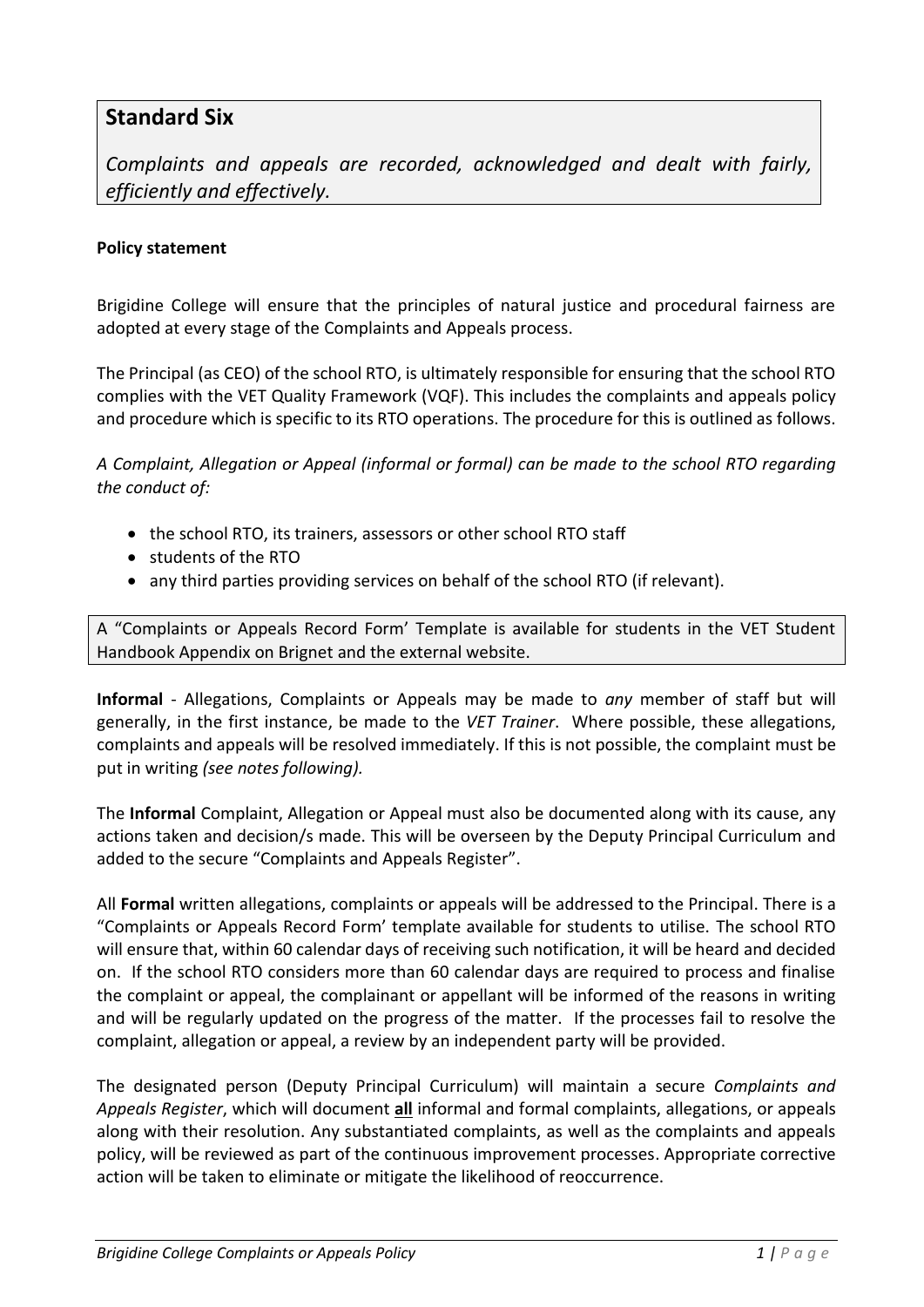#### **Complaints procedure**

- All **formal complaints** must be in writing and addressed to the Principal, as CEO of the RTO.
- If a complaint relates to a report about harm or safety, refer to Brigidine's Student Protection procedures (on Brignet)
- On receipt of a written complaint:
	- $-$  a written acknowledgement is sent to the complainant from the Principal (via Administration support)
	- the complaint is forwarded to the RTO Manager and the Deputy Principal Curriculum (for recording).
- If the complaint is not finalised within 60 calendar days, the complainant is informed of the reasons in writing and regularly updated on the progress of the matter.
- The Principal (usually along with the RTO Manager) will either deal with the complaint or convene an independent panel to hear the complaint; this shall be the complaints and appeals committee.
- The complaints and appeals committee shall not have had previous involvement with the complaint and will include representatives of: a) the Principal; b) Teaching staff (not the VET Trainers); and, c) san independent person.
- The complainant shall be given an opportunity to present their case and may be accompanied by other people as support or as representation.
- The relevant staff member, third party or student (as applicable) shall be given an opportunity to present their case and may be accompanied by other people as support or as representation.
- The outcome/decision will be communicated to all parties in writing within 60 calendar days.
- If the processes fail to resolve the complaint, the individual making the complaint will have the outcome reviewed (on request) by an appropriate party independent of the RTO.
- If the complainant is still not satisfied, the Principal will refer them to the QCAA website for further information about making complaints. *Refer: [www.qcaa.qld.edu.au/senoir/vet/rto](http://www.qcaa.qld.edu.au/senoir/vet/rto-registration-audits-complaints-enforcement)[registration-audits-complaints-enforcement](http://www.qcaa.qld.edu.au/senoir/vet/rto-registration-audits-complaints-enforcement)*
- The root cause of any complaint will be included in the secure, systematic monitoring and evaluation processes of the RTO so that appropriate corrective action can be instigated to eliminate or mitigate the likelihood of reoccurrence.
- The Deputy Principal Curriculum will maintain a record of the above procedure in a secure register.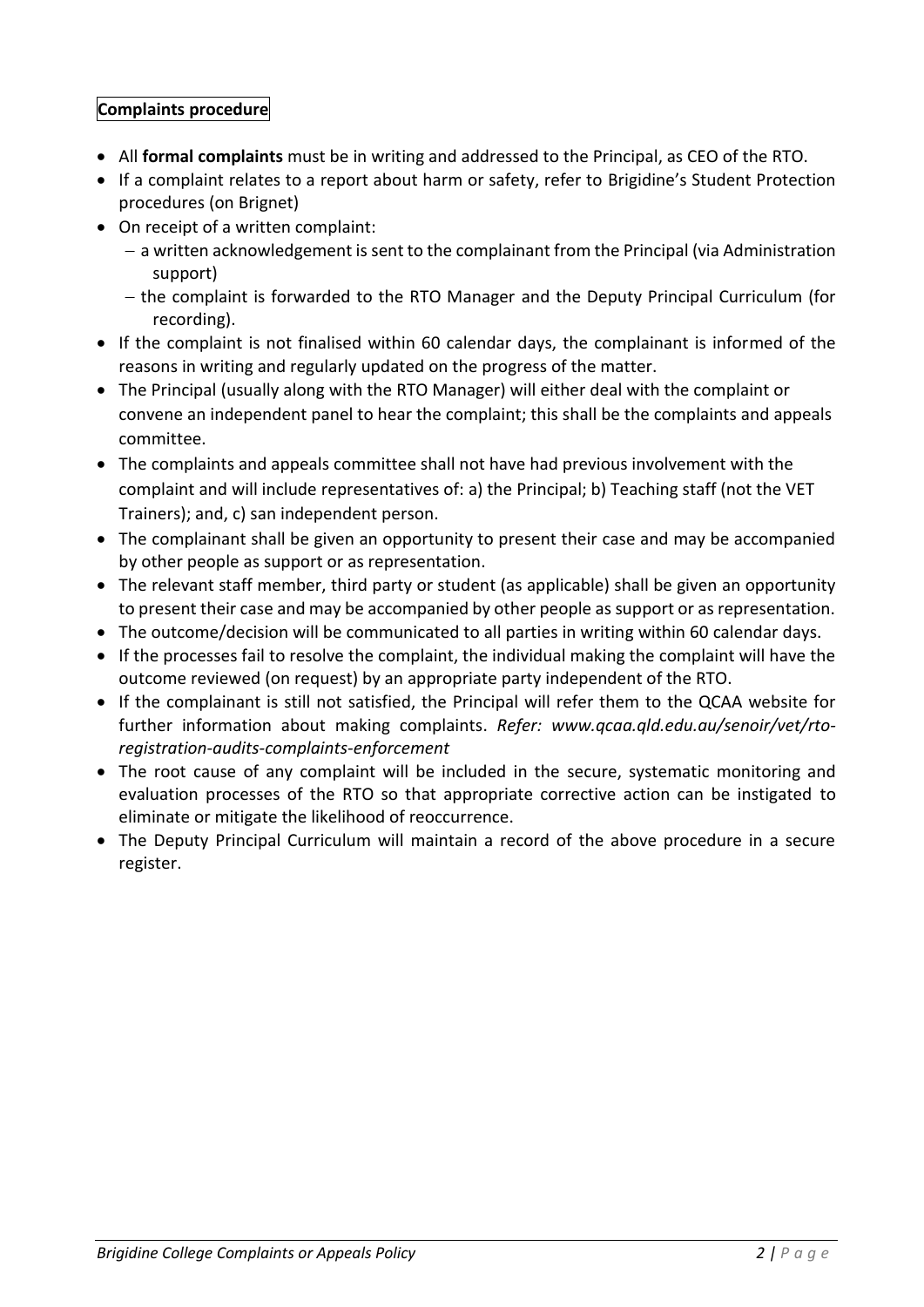An **Appeal** can be made to the school RTO to request a review of a decision, including assessment decisions. The school RTO will ensure that the principles of natural justice and procedural fairness are adopted at every stage of the complaints and appeals process. All formal complaints and appeals will be heard and decided on within 60 calendar days of receiving the written complaint or appeal.

If the school RTO considers more than 60 calendar days are required to process and finalise the complaint or appeal, the complainant or appellant will be informed of the reasons in writing and will be regularly updated on the progress of the matter. If the processes fail to resolve the complaint or appeal, a review by an independent party will be provided if requested.

#### **Appeals procedure**

- All **formal appeals** must be in writing and addressed to the Principal, as CEO of the RTO.
- On receipt of a written appeal:
	- a written acknowledgement is sent to the appellant from the Principal (via Administrative support)
	- the appeal is forwarded to the RTO Manager and Deputy Principal Curriculum.
- If the appeal is not finalised within 60 calendar days, the appellant is informed of the reasons in writing and regularly updated on the progress of the matter.
- The Principal and/or the RTO Manager will either deal with the appeal or convene an independent panel to hear the complaint; this shall be the *Complaints and Appeals Committee*.
- The appeals committee shall not have had previous involvement with the appeal and will include representatives of: a) the Principal; b) Teaching staff (not the VET Trainers); and, c) san independent person.
- The appellant shall be given an opportunity to present their case and may be accompanied by other people as support or as representation.
- The relevant staff member, if applicable, shall be given an opportunity to present their case and may be accompanied by other people as support or as representation.
- The outcome/decision will be communicated to all parties in writing within 60 calendar days.
- If the processes fail to resolve the appeal, the individual making the appeal will have the outcome reviewed by an appropriate party independent of the RTO.
- If the appellant is still not satisfied, the Principal will refer them to the QCAA website for further information about making complaints (*[www.qcaa.qld.edu.au/3141.html](http://www.qcaa.qld.edu.au/3141.html)*).
- The root cause of any appeal will be included in the secure, systematic monitoring and evaluation processes of the RTO so that appropriate corrective action can be instigated to eliminate or mitigate the likelihood of reoccurrence.
- The Deputy Principal Curriculum will maintain a record of the above procedure in a secure register.